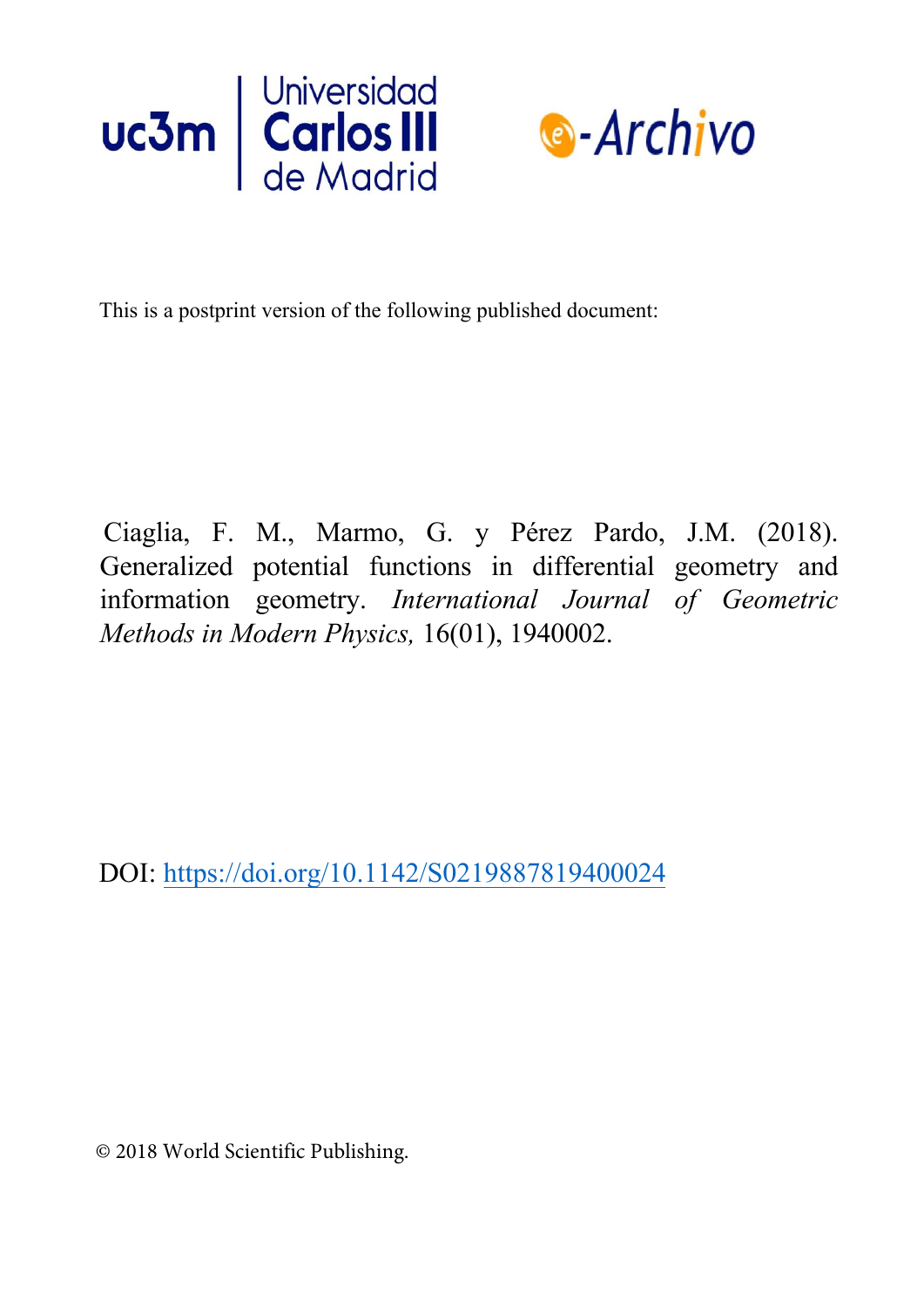# Generalised Potential Functions in Differential Geometry and Information Geometry

F.M. Ciaglia<sup>1,2</sup>, G. Marmo<sup>1,2</sup>, and J.M. Pérez-Pardo<sup>3,4</sup>

 $1$ Dipartimento di Fisica "E. Pancini", Università di Napoli Federico II, Complesso Universitario di Monte S. Angelo Edificio 6, via Cintia, 80126 Napoli, Italy.

2 INFN-Sezione di Napoli, Complesso Universitario di Monte S. Angelo Edificio 6, via Cintia, 80126 Napoli, Italy.

 $3$ Depto. de Matemáticas, Univ. Carlos III de Madrid, Avda. de la Universidad 30, 28911 Leganés, Madrid, Spain.

3<br>Instituto de Ciencias Matemáticas (CSIC-UAM-UC3M-UCM), C./ Nicolás Cabrera 13-15. Campus de Cantoblanco, UAM, 28049 Madrid, Spain.

#### April 27, 2018

Subject Classification 53C99, 53Z05, 53A40

Keywords: Information Geometry, Generalised Potential Functions, Inverse Problem

#### Abstract

Potential functions can be used as generating potentials of relevant geometric structures for a Riemannian manifold such as the Riemannian metric and affine connections. We study wether this procedure can also be applied to tensors of rank four and find a negative answer. We study this from the perspective of solving the inverse problem and also from an intrinsic point of view.

### 1 Introduction

In 1925 R.A. Fisher [18] introduced the celebrated concept of statistical distance. This notion was the cornerstone for what has developed nowadays into a major field in Statistics, known as Information Geometry. This has ramifications, for instance, in Information Theory, Statistical Mechanics, Biology and Quantum Mechanics, see [2, 8]. One key ingredient of the successful approach of Information Geometry has been the geometrisation. That is, aiming at stating the results in a way that is independent of the specific situation or coordinates and thus providing a very general framework that can be applied to a variety of situations.

The central object of the approach is known as a statistical manifold and we will denote it by  $S$ . This assumes that, given a particular family of probability distributions  $\mathcal{P}(X)$  on a measure space X, one is able to find a parametrisation,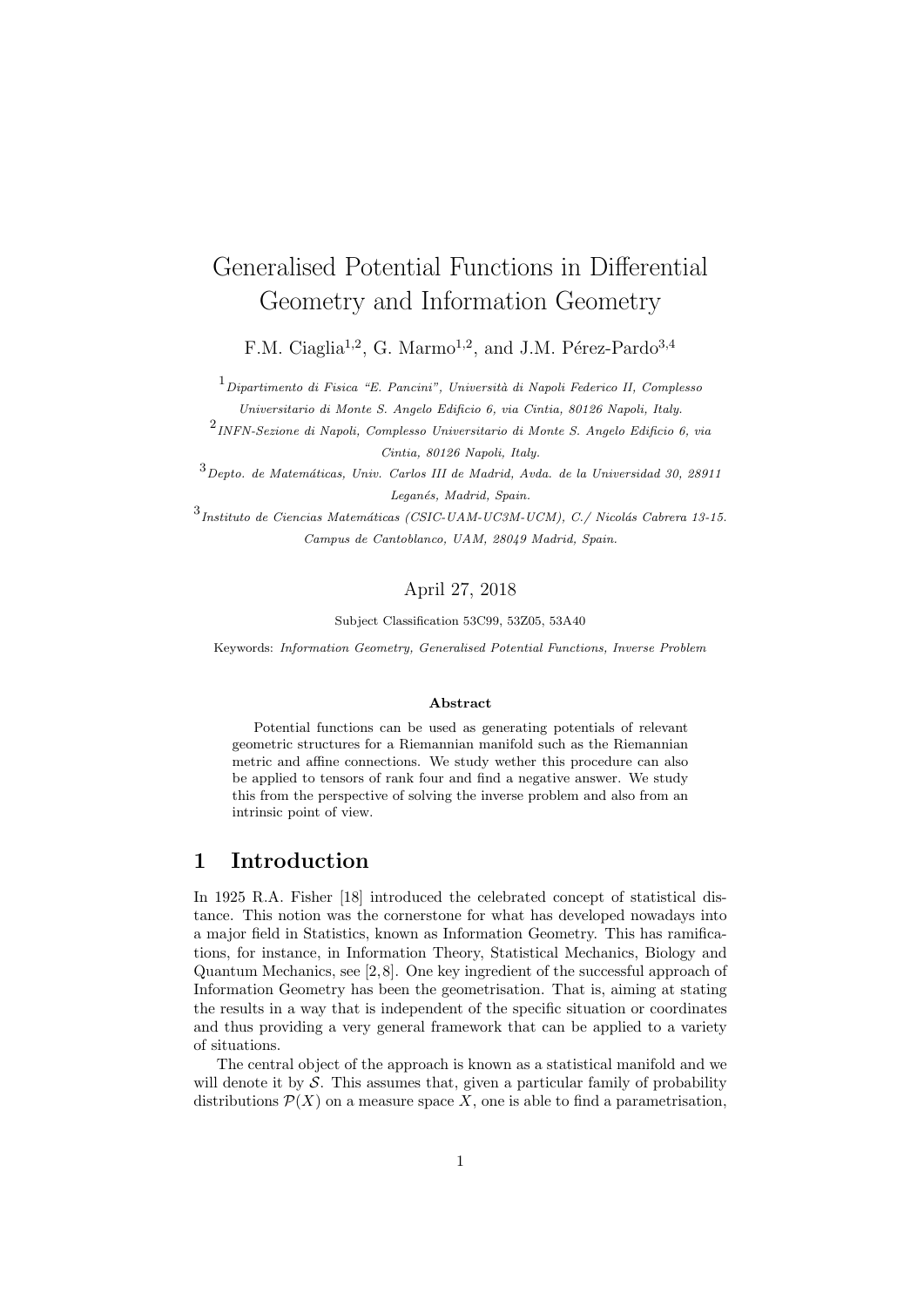i.e. a mapping

$$
p: \Xi \to \mathcal{P}(X),
$$

such that p is a bijection onto its image  $p(\Xi)$ . Under suitable conditions, we refer to  $[2]$  for a proper definition of a Statistical Manifold, S has the structure of a differentiable manifold and Fisher's statistical distance provides it with a natural Riemannian metric, the so called Fisher-Rao metric [27].

In addition to this Riemannian structure, there are two geometric objects related to it that play an important role. On one hand there is a so called dualistic structure [1]. This is a pair of torsion-free connections  $(\nabla, \nabla^*)$  that satisfy the relation

$$
X(g(Y, Z)) = g(\nabla_X Y, Z) + g(Y, \nabla_X^* Z),
$$

where  $X, Y, Z$  are vector fields over the manifold. These two connections are said to be dual to each other. Notice that, in particular, the Levi-Civita connection is the unique self–dual connection. On the other hand there is a notion of Divergence function, the most notable example of which is commonly known as Kullback-Leibler divergence (also called relative entropy) [22]. A divergence function is a two-point function

$$
F:\mathcal{S}\times\mathcal{S}\rightarrow\mathbb{R}
$$

which is differentiable in both entries and with the following properties:

$$
F(\mathbf{x}, \mathbf{y}) \ge 0.
$$
  
\n
$$
F(\mathbf{x}, \mathbf{y}) = 0 \Leftrightarrow \mathbf{x} = \mathbf{y}.
$$
  
\n
$$
\frac{\partial F}{\partial x^{i}}\Big|_{\mathbf{x} = \mathbf{y}} = \frac{\partial F}{\partial y^{j}}\Big|_{\mathbf{x} = \mathbf{y}} = 0,
$$
\n(1.1)

for  $i, j = 1, ..., \dim(\mathcal{S})$ , and where  $\mathbf{x} = \{x^1, x^2, ...\}$  and  $\mathbf{y} = \{y^1, y^2, ...\}$ are coordinates of the manifold S. The last condition just requires that the first derivatives of the function  $F$  vanish on the diagonal. Notice that the three conditions together amount to require that the function  $F$  has a local extremum on the diagonal.

In the context of information geometry and of statistical inference the divergence functions are measures of the relative difference between probability distributions. We refer to [2] for an introduction and selected applications of divergence functions in Information Geometry. One remarkable property, from the geometric viewpoint, of these general divergence functions is that they are generating potentials for the geometric structures introduced so far. The concrete meaning of the term "generating potential" will be made clearer in the next section. The properties of Eq. (1.1) are sufficient for a two-point function to generate a Riemannian metric and a dualistic structure and therefore can be applied in general for any differential manifold, regardless if it is a Statistical Manifold or not. The particular case of the Kullback-Leibler divergence gives rise to the Fisher-Rao metric and the so called exponential connection and mixture connections.

Having a generating potential for geometric quantities is an advantage, for instance, when deriving geometric or, more properly, tensorial quantities that must be preserved under concrete transformations. Indeed, this is the case of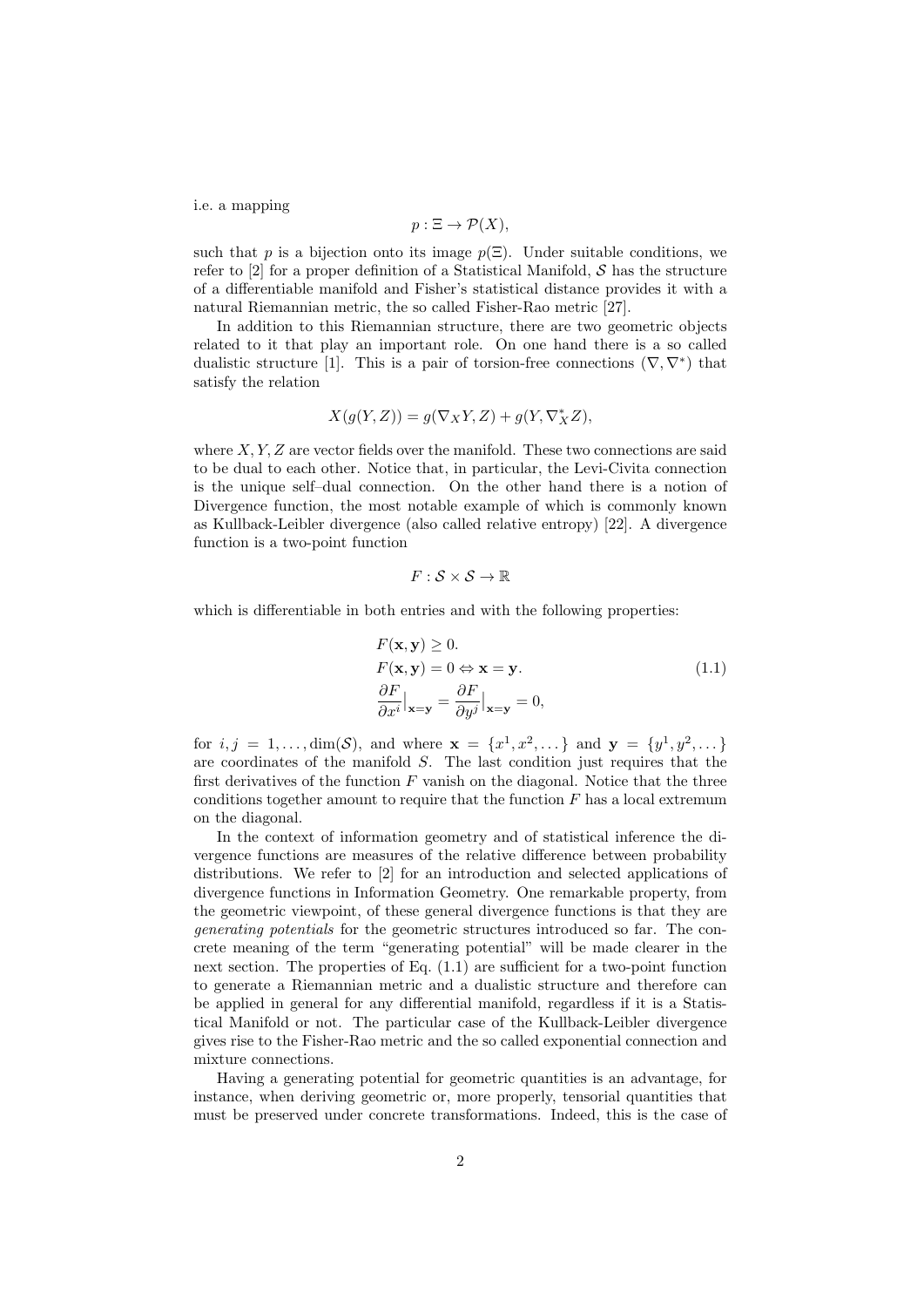the Kullback-Leibler divergence, where its monotonicity under transformations fo the probability distributions reflects on the monotonicity of the Fisher-Rao metric [12, 13, 29].

In the context of Quantum Mechanics, the geometric description of the space of pure states [3, 15] leads to a natural interpretation of the Fubini-Study metric as a quantum counterpart of the Fisher-Rao metric [17, 19, 30]. However, when one wants to apply the same information geometric approach to the space of quantum mixed states the picture is not so clear. There are intrinsic difficulties in the problem, like the ambiguity in defining the logarithmic derivative of a matrix [16,21] and the fact that the space of mixed states is not a manifold but it is partitioned into the disjoint union of differential manifolds labelled by the rank of quantum states  $[9, 20, 24]$ . This leads to a wide variety of quantum divergence functions and quantum Fisher-Rao metrics depending on the particular aspect that one wants to highlight, cf. [11, 26]. Having a geometric description of the structures involved, independent of the particular realisation or setting, becomes useful in identifying the most relevant among all the possibilities.

The aim of this article is to analyse thoroughly the role of two-point functions in differential geometry as potential functions for tensorial quantities and we will do so in an intrinsic approach. Our interest relies also in the definition of a wellposed inverse problem for the potential function, cf. [7, 10]. In particular we will see that Hamilton's principal function is a particular solution to the problem.

## 2 Generating Potentials for Tensorial Quantities

Generating potentials are common objects in mathematics. The most simple intrinsic example that one might think of would be the exterior differential of a smooth function f on a differentiable manifold  $\mathcal{M}$ . The one-form obtained this way is intrinsically defined and does not depend on the particular coordinates chosen to define it. At this point one can also recognise that there might be some global problems when defining the inverse problem. Poincaré's Lemma shows that the inverse problem, i.e., if given a closed form  $\alpha$  one is able to find a function on M such that  $df = \alpha$ , has a local solution but in general a global solution might not exist.

An interesting situation is encountered in the context of Kähler manifolds where one can describe (at least locally) the symplectic form  $\omega$  using the socalled (local) Kähler potential  $f$  by means of the formula

$$
\omega_{ij} = \frac{\partial^2 f}{\partial z \partial \bar{z}},\tag{2.1}
$$

where  $z, \bar{z}$  are, respectively, holomorphic and anti-holomorphic coordinates. Again, this definition is intrinsic and the symplectic form defined this way does not depend on the particular coordinates chosen to define it. Of course, by formula (2.1) one computes the coordinate expression of the symplectic form, but this coordinate expression transforms properly under a change of coordinates of the manifold. In fact, this situation is analogous to that of the exterior differential. One can show that a local Kähler potential always exist. One can easily define the coordinates of a tensor by taking iterated derivatives of a function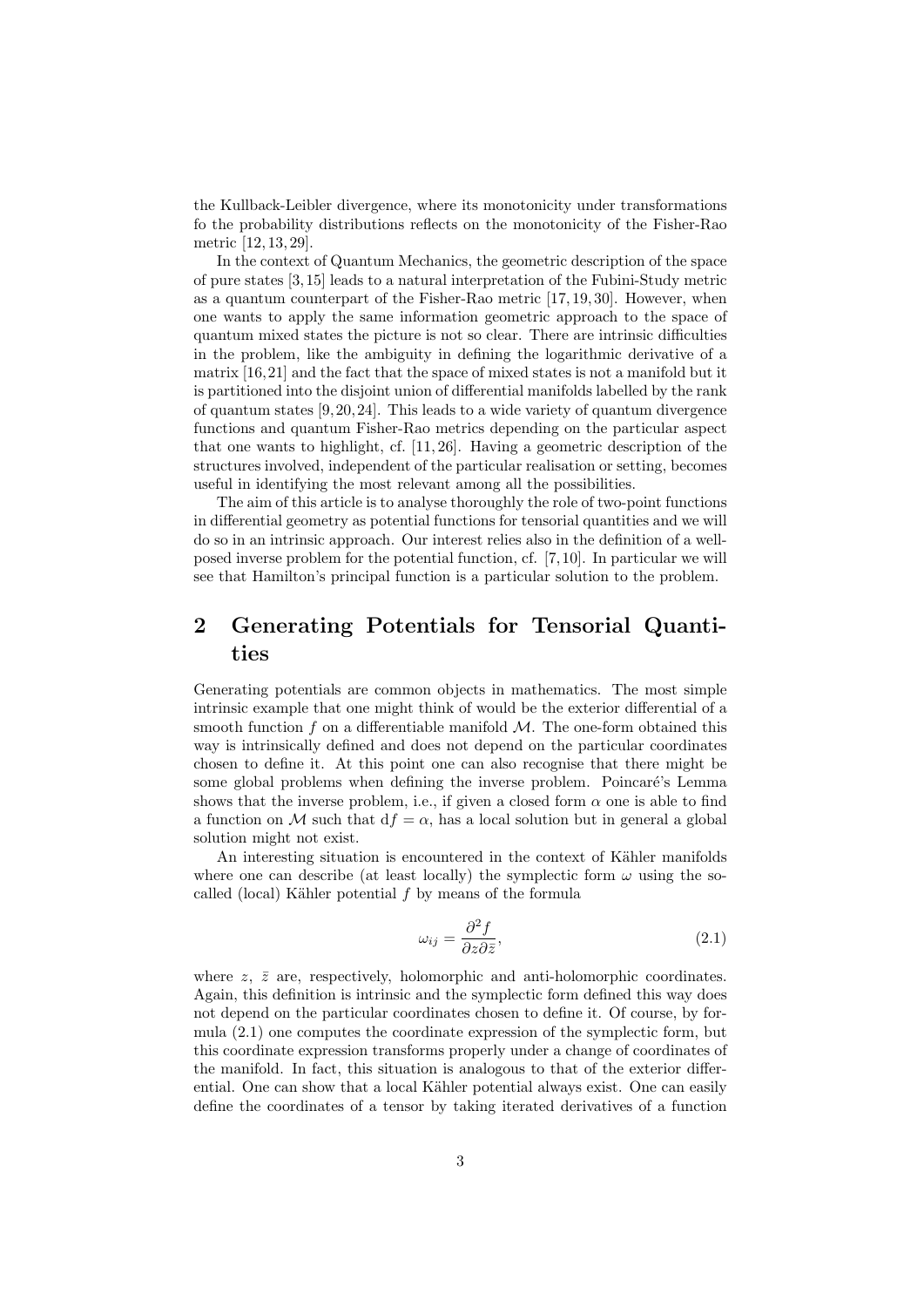defined on the manifold. For instance, in [14] there is introduced the concept of Hessian Riemannian structure. Let  $\mathbf{x} = \{x^1, x^2, \dots\}$  be local coordinates on an open neighbourhood  $U \subset \mathcal{M}$  and let  $f: U \to \mathbb{R}$  be a convex function. Then one can define the local coordinates of a Riemannian metric by

$$
g_{ij}(\mathbf{x}) := \frac{\partial^2 f}{\partial x^i \partial x^j}.
$$

While this can be done to define the local coordinates of a tensor, if one chooses to express the function f in a different local chart  $\mathbf{y} = \{y^1, y^2, \dots\}$ , the expression

$$
\tilde{g}_{ij}(\mathbf{y}) := \frac{\partial^2 f}{\partial y^i \partial y^j}
$$

defines a different tensor. There is a notable exception, closely related to Kählerian functions, the so-called (flat) Hessian Structure [28]. Hence, recovering desired transformation properties of  $q$  by imposing invariance conditions on  $f$ is not possible by such an approach. Remarkably, if one considers two-point functions with conditions (1.1) one is able to derive tensors of rank higher than one. This is well known for the information geometry community, where the relevant divergence functions that arise give rise to the Fisher-Rao metric. However, it turns out to be a general situation that can be defined on an arbitrary differentiable manifold.

Since we want to define the potential functions in an intrinsic way, we need to define the restriction to the diagonal appropriately. Consider the diagonal embedding given by

$$
D: \mathcal{M} \hookrightarrow \mathcal{M} \times \mathcal{M}
$$

$$
p \mapsto (p, p) .
$$

The restriction to the diagonal is given by means of the pull-back by D. If  $F: \mathcal{M} \times \mathcal{M} \to \mathbb{R}$  is a two-point function, then  $F|_{diag} = D^*F$ . In local coordinates one has that

$$
D^*F(p) = F(D(p)) = F(p(x^1, x^2, \dots), p(x^1, x^2, \dots)), p \in \mathcal{M}.
$$

In addition, one can define the two canonical projections:

$$
\pi_L: \mathcal{M} \times \mathcal{M} \hookrightarrow \mathcal{M} \qquad \qquad \pi_R: \mathcal{M} \times \mathcal{M} \hookrightarrow \mathcal{M}
$$

$$
(p, q) \mapsto p \qquad (p, q) \mapsto q \quad .
$$

By means of these one can define the Left-lift and Right-lift of a vector field  $X \in \mathfrak{X}(\mathcal{M})$  as follows [11]. The Left-lift  $X_L \in \mathfrak{X}(\mathcal{M} \times \mathcal{M})$  of the vector field  $X \in$  $\mathfrak{X}(\mathcal{M})$  is defined as the unique  $\pi_L$ -related vector field such that  $X_L(\pi_R^* f) = 0$ and  $X_L(\pi_L^* f) = \pi_L^* (X(f))$ . The Right-lift is defined analogously.

We will say that a two-point function

$$
S:\mathcal{M}\times\mathcal{M}\to\mathbb{R}
$$

is a potential function if it satisfies the property

$$
D^*(\mathcal{L}_X S) = 0, \quad X \in \mathfrak{X}(\mathcal{M} \times \mathcal{M}), \tag{2.2}
$$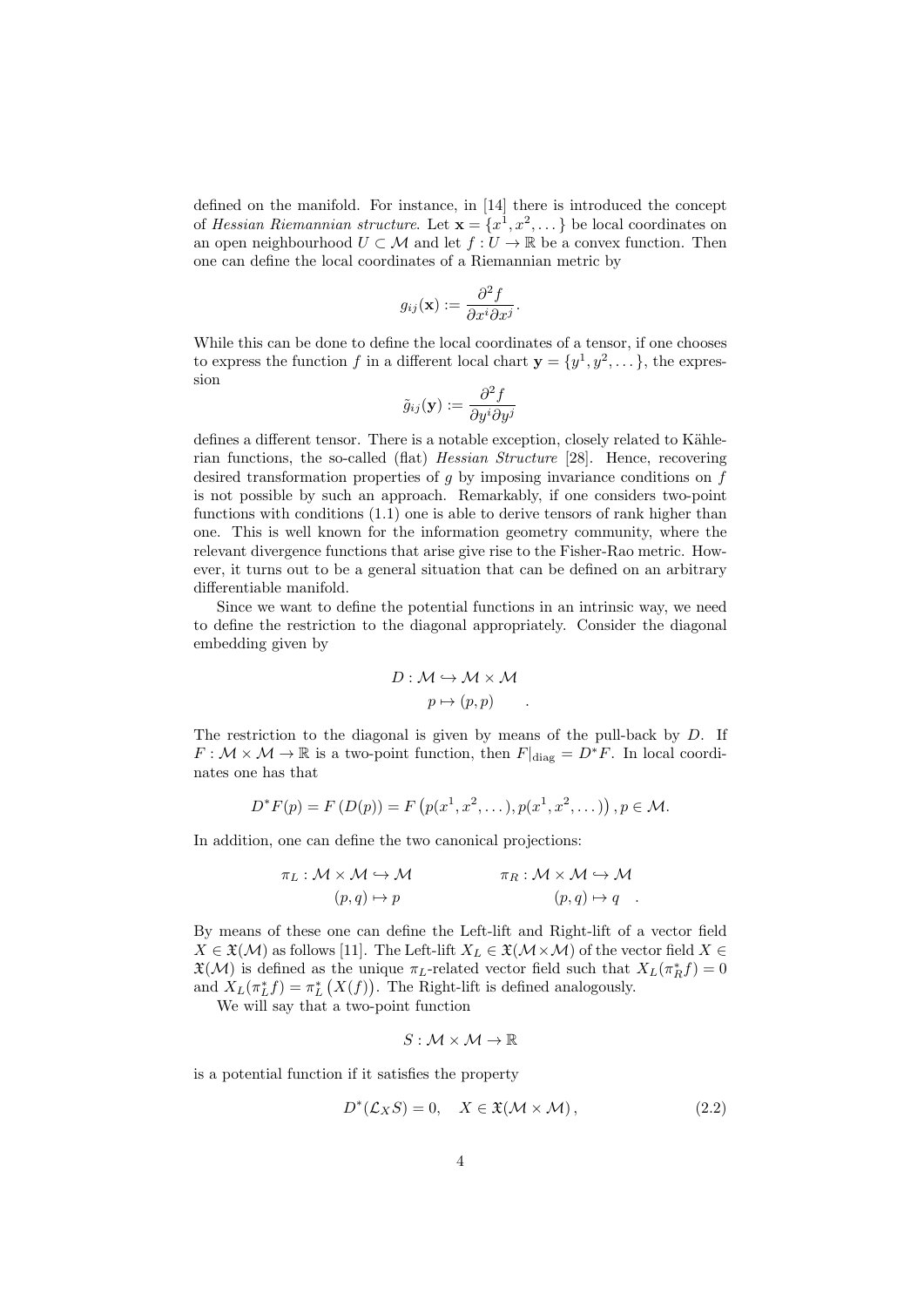where  $\mathcal{L}_X$  is the Lie derivative with respect to the vector field X. The condition in (2.2) is slightly more general than the conditions in (1.1). Indeed, the latter imply that the diagonal is a local extremum of the function while (2.2) only requires it to be a critical point.

Any potential function defines a second order tensor in the following way:

$$
g(X,Y) := D^*(\mathcal{L}_{X_L} \mathcal{L}_{Y_L} S).
$$

We will show that  $g$  is  $f$ -linear in both entries and therefore that it is a tensor. First notice that for any function f on M and any vector field  $X \in \mathfrak{X}(\mathcal{M})$  one has that

$$
(fX)_L=(\pi_L^*f)X_L
$$

and therefore  $f$ -linearity in the first entry follows by the  $f$ -linearity of the Lie derivative. Now consider

$$
\mathcal{L}_{X_L} \mathcal{L}_{(fY)_L} S = \mathcal{L}_{X_L} \left( \pi_L^* f \mathcal{L}_{Y_L} S \right) \tag{2.3}
$$

$$
= \pi_L^* f \mathcal{L}_{X_L} \mathcal{L}_{Y_L} S + \mathcal{L}_{X_L} (\pi_L^* f) \mathcal{L}_{Y_L} S, \tag{2.4}
$$

and taking the pull-back by  $D$  on both sides we get

$$
g(X, fY) = fg(X, Y) + D^*(\mathcal{L}_{X_L}(\pi_L^* f)) D^*(\mathcal{L}_{Y_L} S)
$$
 (2.5)

and by condition (2.2) the second term at the right hand side vanishes. It is easy to see that this tensor is symmetric. Indeed,

$$
\mathcal{L}_{X_L}\mathcal{L}_{Y_L}S = \mathcal{L}_{Y_L}\mathcal{L}_{X_L}S + \mathcal{L}_{[X,Y]}S
$$

and after applying  $D^*$  one gets

$$
g(X, Y) = g(Y, X).
$$

Notice that no assumption has been made on the symmetry of S under permutation of its entries and in the most common situations this will not be the case. There are other possible combinations in order to obtain tensors of rank two, but all of them lead to the same symmetric tensor up to a sign. Indeed,

$$
D^*(\mathcal{L}_{X_L}\mathcal{L}_{Y_L}S) = D^*(\mathcal{L}_{X_R}\mathcal{L}_{Y_R}S)
$$
  
=  $-D^*(\mathcal{L}_{X_R}\mathcal{L}_{Y_L}S)$   
=  $-D^*(\mathcal{L}_{X_L}\mathcal{L}_{Y_R}S) = g(X,Y).$  (2.6)

A general and coordinate free proof of this fact can be found in [11]. Note that if every point on the diagonal of  $\mathcal{M} \times \mathcal{M}$  is a minimum for S, then g is positive semi-definite. Analogously, if every point on the diagonal of  $M \times M$  is a maximum for S, then g is negative semi-definite. If  $\{x^j, y^k\}$  is a coordinate system on  $M \times M$  adapted to the Cartesian product structure, then the local components of g read:

$$
g_{jk} = \left(\frac{\partial^2 S}{\partial x^j \partial x^k}\right)_{x=y} = \left(\frac{\partial^2 S}{\partial y^j \partial y^k}\right)_{x=y} = -\left(\frac{\partial^2 S}{\partial x^j \partial y^k}\right)_{x=y},\qquad(2.7)
$$

in complete accordance with the expressions used in information geometry [1,2].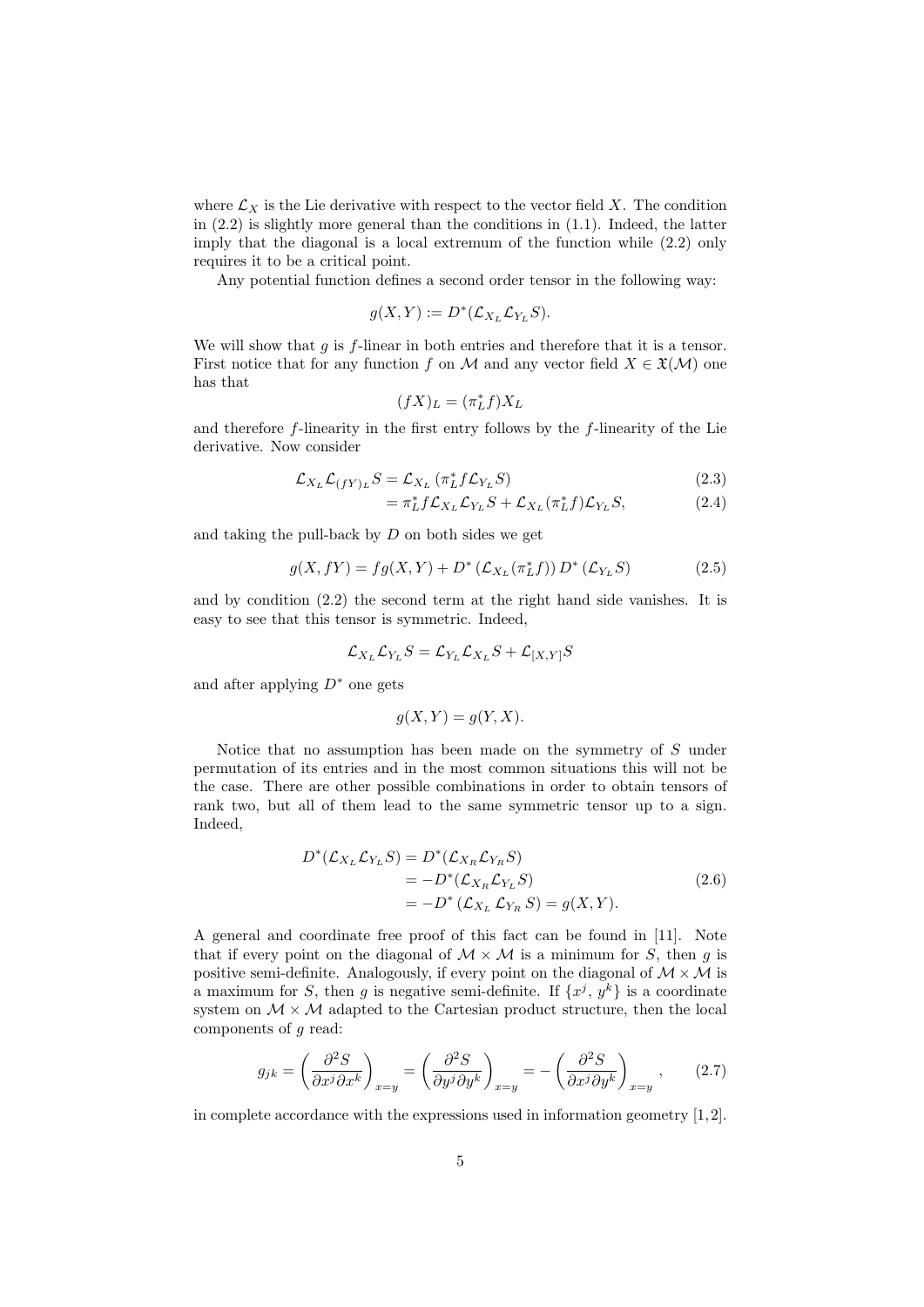*Example 1.* Let  $H$  be a finite-dimensional complex Hilbert space, and consider the open submanifold  $\mathcal{H}_0$  consisting of  $\mathcal H$  without the null vector. It is well known that the space of pure quantum states may be identified with the complex projective space  $\mathbb{CP}(\mathcal{H})$  associated with  $\mathcal{H}$ . Furthermore, the complex projective space is the base space of the principal fibre bundle  $\pi: \mathcal{H}_0 \to \mathbb{CP}(\mathcal{H})$  with structure group  $\mathbb{C}_0$ , that is, the Abelian multiplicative group of non-zero complex numbers. In particular, we have  $\pi(\psi) = [\psi]$ , where  $[\psi]$  is the equivalence class of vectors in  $\mathcal{H}_0$  differing only by the multiplication with a non-zero complex number. Now, let us consider the following two-point function on  $\mathcal{H}_0 \times \mathcal{H}_0$ :

$$
S(\psi, \phi) := \frac{|\langle \psi | \phi \rangle|^2}{|\psi|^2 |\phi|^2},\tag{2.8}
$$

which is the quantum-mechanical counterpart of the (non-normalised) "generalised transition probability" introduced by Cantoni in [5,6,30]. If  $\{e_j\}_{1,\ldots,\text{dim}(\mathcal{H})}$ is an orthonormal basis in  $H$ , we may introduce a Cartesian coordinate system on  $\mathcal{H}_0$  setting  $\psi = \sum_j (x^j + iy^j) \mathbf{e}_j$ . Then, in an obvious way, we may introduce a Cartesian coordinate system  $\{x^j, y^j; X^k, Y^k\}$  on  $\mathcal{H}_0 \times \mathcal{H}_0$  that is adapted to the product structure. In this (global) coordinate system, it is a matter of straightforward computations to prove that  $S$  is a potential function. Furthermore, from the expressions:

$$
\frac{\partial S}{\partial x^j} = \frac{1}{|\psi|^2 |\phi|^2} \left( \langle \psi | \phi \rangle (X^j - iY^j) + \langle \phi | \psi \rangle (X^j + iY^j) - \frac{2x^j |\langle \psi | \phi \rangle|^2}{|\psi|^2} \right),
$$
  

$$
\frac{\partial S}{\partial y^j} = \frac{1}{|\psi|^2 |\phi|^2} \left( \langle \psi | \phi \rangle (Y^j + iX^j) + \langle \phi | \psi \rangle (Y^j - iX^j) - \frac{2y^j |\langle \psi | \phi \rangle|^2}{|\psi|^2} \right),
$$

it is easy to see that the symmetric covariant tensor  $q$  generated by  $S$  reads:

$$
g = \sum_{j,k} \frac{2\left(x^j x^k + y^j y^k - \delta_{jk} R^2\right)}{R^4} \left(\mathrm{d}x^j \otimes \mathrm{d}x^k + \mathrm{d}y^j \otimes \mathrm{d}y^k\right) +
$$
  
+ 
$$
\sum_{j,k} \frac{y^j x^k - y^k x^j}{R^4} \left(\mathrm{d}x^j \otimes \mathrm{d}y^k - \mathrm{d}y^j \otimes \mathrm{d}x^k\right),
$$
 (2.9)

where  $R^2 = \mathbf{x}^2 + \mathbf{y}^2$ . This is the pull-back to  $\mathcal{H}_0$  of the Fubini-Study metric tensor on the space of pure quantum states  $\mathbb{CP}(\mathcal{H})$ .

We may take a further step and give a generating algorithm for covariant tensors of order three. The main ingredient in order to do so is that one can combine the action of Left-lifts and Right-lifts in order to cancel non-tensorial contributions of the higher order derivatives. Consider for example

$$
T_1(X,Y,Z) := D^* \left( \mathcal{L}_{X_L} \mathcal{L}_{Y_R} \mathcal{L}_{Z_R} S - \mathcal{L}_{X_R} \mathcal{L}_{Y_L} \mathcal{L}_{Z_L} S \right),
$$
  
\n
$$
T_2(X,Y,Z) := D^* \left( \mathcal{L}_{X_L} \mathcal{L}_{Y_L} \mathcal{L}_{Z_R} S - \mathcal{L}_{X_R} \mathcal{L}_{Y_R} \mathcal{L}_{Z_L} S \right).
$$
\n
$$
(2.10)
$$

It is easy to check that both objects are indeed f-linear in all the entries and symmetric. One can define up to 8 different possible combinations that lead to order three tensors. As happens for the second order tensor, it can be proven that all of them are equal up to a sign, cf. [11].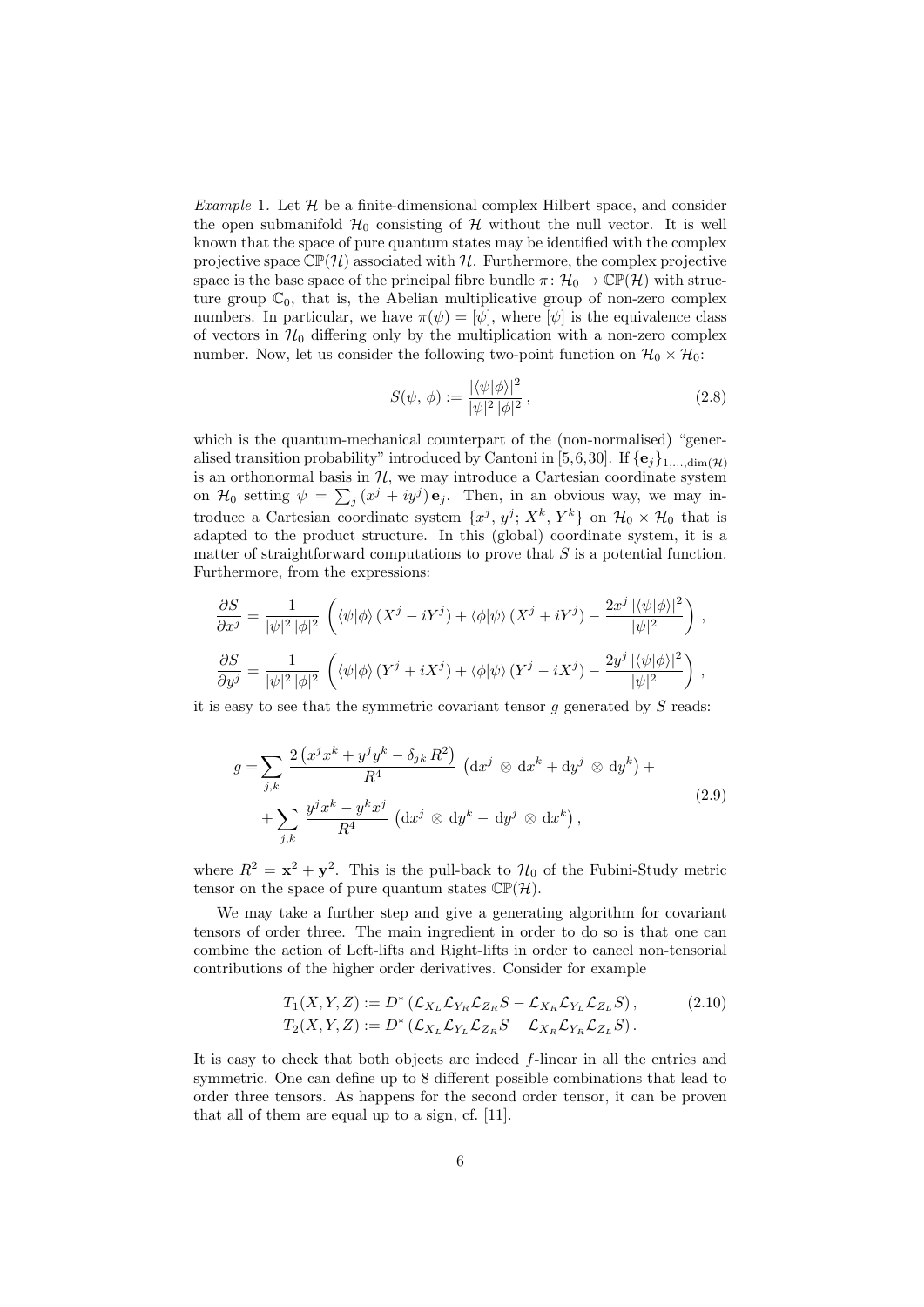In the context of information geometry this tensors are called the skewness tensors [1, Chapter4] and they are used to define the dualistic structure of the statistical manifold. The Christoffel symbols of the dual connections  $\nabla$  and  $\nabla^*$ are defined by adding and subtracting, respectively, to the Christoffel symbol of the Levi-Civita connection the skewness tensor

$$
\Gamma^i_{\pm jk} = \Gamma^i_{jk} \pm g^{il} T_{ljk}.
$$

For instance, by this procedure the Kullback-Leibler divergence gives rise to the exponential connection and the mixture connection. Notice that both right hand sides in (2.10) vanish if the potential function is symmetric, thus recovering the well known result that symmetric divergence functions can lead only to the self-dual case  $\nabla = \nabla^*$ .

At this point, a natural question would be if it were possible to use the same procedure to recover higher order tensors from a given potential function S. However, before considering this issue in Section 4, we will address first the inverse problem of finding a potential function that generates two given covariant tensor fields of order two and three.

## 3 Hamilton-Jacobi approach to Divergence Functions and the inverse problem

In this section we will address the inverse problem of finding a potential function given a Riemannian metric and a skewness tensor. This inverse problem will be relevant in situations where there are not clear candidates for the potential/divergence functions but where there are relevant metrics or connections that one would want to generate. This is of particular importance in Quantum Mechanics where, as explained in the introduction, it can help to distinguish or highlight particular families of divergence functions among the available variety.

In some situations one can find a canonical divergence function. For instance, the self-dual case has as natural divergence function the geodesic distance between points of the manifold. In general, a canonical solution to the problem will not exist. Roughly speaking, this is due to the fact that the metric and skewness tensor only fix the lower order terms in a power series expansion. Thus, the higher order terms might be changed arbitrarily to define infinite possible equivalent divergence functions. By equivalent we mean that they generate the same metric and skewness tensors. A successful attempt to obtain solutions to the inverse problem is given, for instance, in [4], however, this approach lacks of a characterisation of the geometric conditions needed to guarantee the global existence of the solution.

We will review here the approach introduced in [10] based on the Hamilton-Jacobi theory. In this case the existence of the solution of the inverse problem can be characterised. Moreover, it will allow us to address the problem of finding a generating potential for higher order rank tensors. The main idea is to consider Hamilton's Principal function as a two-point function. Given a Lagrangian  $\mathfrak L$  and a solution of the equations of motion determined by the Lagrangian,  $\gamma : [t_{\text{in}}, t_{\text{fin}}] \to M$  Hamilton's principal function is given by the action integral

$$
S[\gamma] = \int_{t_{\text{in}}}^{t_{\text{fin}}} \mathfrak{L}(\gamma(t), \dot{\gamma}(t)) dt.
$$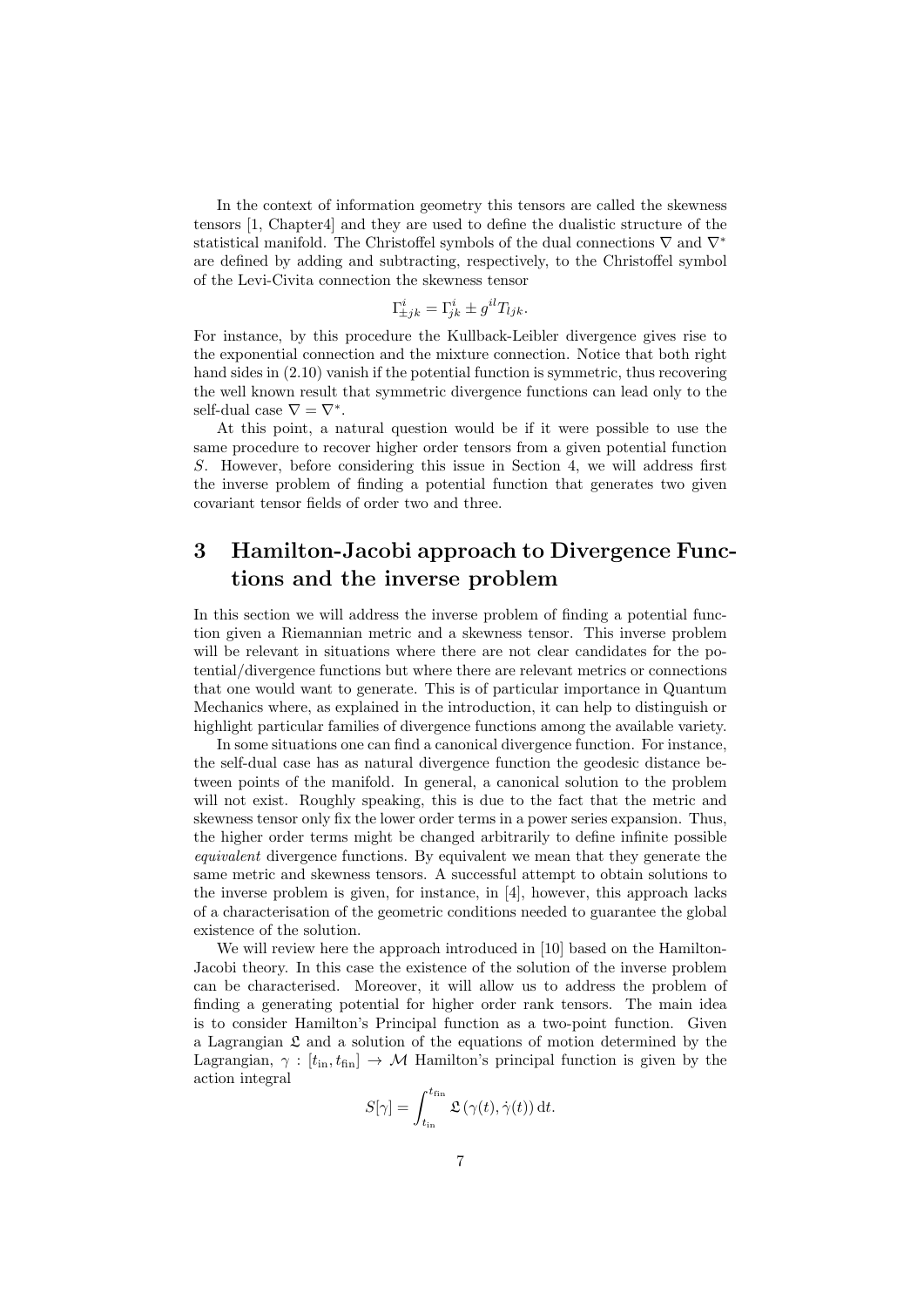If one considers only solutions with  $t_{\text{in}} = 0$  and  $t_{\text{fin}} = 1$  such that  $\gamma(0) = \mathbf{x}$  and  $\gamma(1) = y$  it becomes a two point function

$$
S[\mathbf{x}, \mathbf{y}] = \int_0^1 \mathfrak{L}(\gamma(t), \dot{\gamma}(t)) dt.
$$

Moreover, assume that the dynamical system defined by the Lagrangian is completely integrable.

From now on we will assume that the Lagrangian is at least of second order with respect to the velocities, i.e.,

$$
\mathfrak{L} = g_{ij}v^iv^j + \mathcal{O}(|v|^3),
$$

and that  $g$  is positive defined. In particular, let us consider the Lagrangian

$$
\mathfrak{L}(\mathbf{q}, \mathbf{v}) = \frac{1}{2} g_{ij} v^i v^j + \frac{\alpha}{6} T_{ijk} v^i v^j v^k, \qquad (3.1)
$$

where  $\alpha \in \mathbb{R}$  is a parameter that is included for convenience. Have into account that this Lagrangian can be written in a coordinate free way as was done in [10].

We will show that the two-point function  $S$  determined by this Lagrangian solves, under certain assumptions, the inverse problem for  $q$  and  $T$ . From the Hamilton-Jacobi theory [23], having into account that  $S$  is Hamilton's principal function and recalling that in the Lagrangian formulation of dynamics [25] the local expression of the canonical momentum is given by  $p_i = \frac{\partial \mathfrak{L}}{\partial v^i}$ , we have that:

$$
\frac{\partial S}{\partial x^i} = -p_i = \frac{\partial \mathfrak{L}}{\partial v^i}\Big|_{\mathbf{q} = \mathbf{x}} = -g_{ij}(\mathbf{x})v_{\rm in}^j - \frac{\alpha}{2}T_{ijk}(\mathbf{x})v_{\rm in}^j v_{\rm in}^k,\tag{3.2}
$$

$$
\frac{\partial S}{\partial y^i} = P_i = \frac{\partial \mathfrak{L}}{\partial v^i} \Big|_{\mathbf{q} = \mathbf{y}} = g_{ij}(\mathbf{y}) v_{\text{fin}}^j + \frac{\alpha}{2} T_{ijk}(\mathbf{y}) v_{\text{fin}}^j v_{\text{fin}}^k.
$$
(3.3)

This guarantees that

$$
D^* p_i = D^* P_i = 0, \quad i = 1, \dots, n.
$$

This is because the points in the diagonal satisfy  $\mathbf{x} = \gamma(0) = \gamma(1) = \mathbf{y}$  and therefore the initial velocity is zero. This shows that the two-point function satisfies the condition in Eq. (2.2).

We need to obtain the explicit solution of the equations of motion in order to be able to express  $\mathbf{v}_{in}$  and  $\mathbf{v}_{fin}$  only in terms of the endpoints of the curve  $\gamma$ . If we use the Taylor expansion around  $t = 0$  of the solution of the equations of motion we have that

$$
\gamma(t) = \gamma(0) + t\mathbf{v}_{\rm in} + \frac{t^2}{2}\dot{\mathbf{v}}_{\rm in} + \frac{t^3}{6}\ddot{\mathbf{v}}_{\rm in} + \mathcal{O}(t^4). \tag{3.4}
$$

Substituting  $t = 1$  and having into account that  $\gamma(0) = \mathbf{x}$  and  $\gamma(1) = \mathbf{y}$  we have that

$$
\mathbf{v}_{\rm in} = \mathbf{y} - \mathbf{x} - \frac{1}{2}\dot{\mathbf{v}}_{\rm in} - \frac{1}{6}\ddot{\mathbf{v}}_{\rm in} + \mathcal{O}(t^4). \tag{3.5}
$$

Analogously, if we expand around  $t = 1$  we get an expression for  $v_{fin}$ , namely,

$$
\mathbf{v}_{\text{fin}} = \mathbf{y} - \mathbf{x} + \frac{1}{2}\dot{\mathbf{v}}_{\text{fin}} - \frac{1}{6}\ddot{\mathbf{v}}_{\text{fin}} + \mathcal{O}(t^4). \tag{3.6}
$$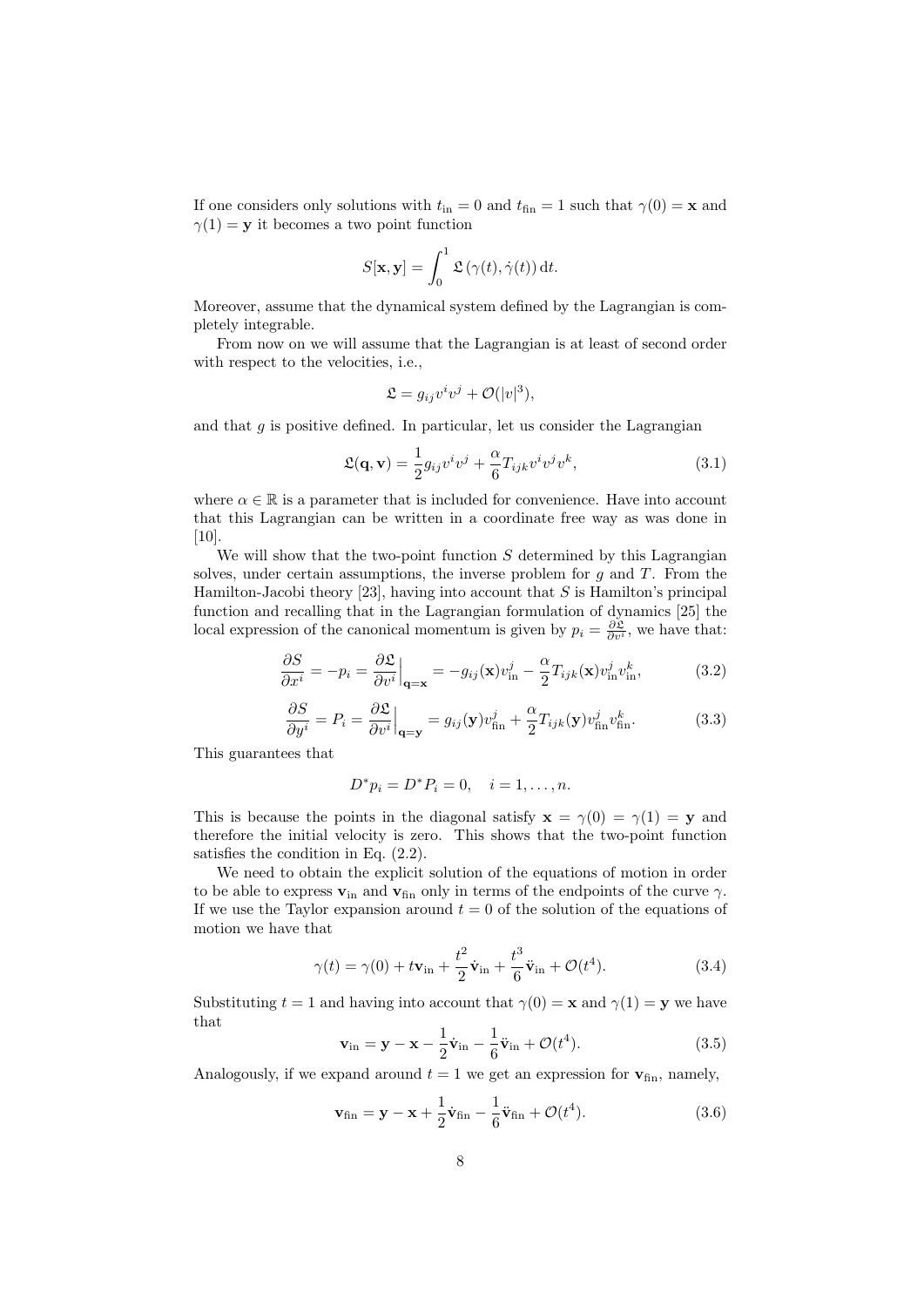The Euler-Lagrange equations determined by the Lagrangian are

$$
\dot{v}^l = -\alpha T^l_{jk} v^j \dot{v}^k - \Gamma^l_{jk} v^j v^k - \frac{\alpha}{6} g^{lr} A_{rjks} v^j v^k v^s,\tag{3.7}
$$

where we are raising and lowering indices in the usual way by means of the Riemannian metric g. Here,  $\Gamma_{jk}^{i}$  are the Christoffel symbols of the Levi-Civita connection and we have defined the tensor

$$
A_{rjks} := \left( \frac{\partial T_{jkr}}{\partial q^s} + \frac{\partial T_{jrs}}{\partial q^k} + \frac{\partial T_{rks}}{\partial q^j} - \frac{\partial T_{jks}}{\partial q^r} \right).
$$

We will assume now that  $\dot{v}$  is an analytic function of the velocities and we will neglect terms with high powers of  $v$ , since we are interested in what happens in a neighbourhood of  $\mathbf{v} = 0$ , i.e. the diagonal. We can inductively substitute (3.7) in (3.5) and (3.6) in order to obtain the expressions for  $v_{in}$  and  $v_{fin}$  respectively. The analytic expression for  $\ddot{v}$  is obtained by differentiating the equations of motion. Notice that  $\dot{\mathbf{v}}$  is at least of order  $\mathcal{O}(\mathbf{v}^2)$  and that  $\ddot{\mathbf{v}}$  is at least of order  $\mathcal{O}(\mathbf{v}^3)$ . If we define now  $\Delta^i = y^i - x^i$  a straightforward calculation leads to:

$$
\frac{\partial S}{\partial x^{i}} = -g_{ij}(\mathbf{x})\Delta^{j} - \frac{1}{2}\Gamma_{ijk}(\mathbf{x})\Delta^{j}\Delta^{k} - \frac{1}{6}\Gamma_{ijk}(\mathbf{x})\Gamma_{ls}^{j}(\mathbf{x})\Delta^{k}\Delta^{l}\Delta^{s} \n- \frac{\alpha}{2}T_{ijk}(\mathbf{x})\Delta^{j}\Delta^{k} - \frac{\alpha}{12}A_{ijkl}(\mathbf{x})\Delta^{j}\Delta^{k}\Delta^{l} + \mathcal{O}((\mathbf{y}-\mathbf{x})^{4}).
$$
\n(3.8)

$$
\frac{\partial S}{\partial y^{i}} = g_{ij}(\mathbf{y})\Delta^{j} - \frac{1}{2}\Gamma_{ijk}(\mathbf{y})\Delta^{j}\Delta^{k} + \frac{1}{6}\Gamma_{ijk}(\mathbf{y})\Gamma_{ls}^{j}(\mathbf{y})\Delta^{k}\Delta^{l}\Delta^{s} + \frac{\alpha}{2}T_{ijk}(\mathbf{y})\Delta^{j}\Delta^{k} - \frac{\alpha}{12}A_{ijkl}(\mathbf{y})\Delta^{j}\Delta^{k}\Delta^{l} + \mathcal{O}((\mathbf{y} - \mathbf{x})^{4}).
$$
\n(3.9)

Now one can check that formulae  $(2.6)$  and  $(2.10)$  give rise to the tensors g and T. For instance, one has that

$$
D^* \left( \frac{\partial^2 S}{\partial y^i \partial x^j} \right) (\mathbf{q}) = D^* \left( \frac{\partial^2 S}{\partial x^i \partial y^j} \right) (\mathbf{q}) = -g_{ij} = -D^* \left( \frac{\partial^2 S}{\partial x^i \partial x^j} \right) (\mathbf{q}).
$$

this shows that (up to a sign) only one tensor of rank two can be generated out of the two-point function. Moreover,

$$
D^* \left( \frac{\partial^3 S}{\partial x^l \partial x^k \partial y^j} \right) (\mathbf{q}) = -\Gamma_{jkl} + \alpha T_{jkl}, \qquad (3.10)
$$

$$
D^* \left( \frac{\partial^3 S}{\partial y^l \partial y^k \partial x^j} \right) (\mathbf{q}) = -\Gamma_{jkl} - \alpha T_{jkl}.
$$
 (3.11)

Hence, choosing  $\alpha = 1/2$  in the Lagrangian solves the inverse problem, since subtracting the latter formulae from each other is precisely one of the definitions in (2.10). Remember that there are other 6 possible linear combinations of the derivatives that lead to rank three tensors. However, one can check that they generate the same tensor  $T$  up to a sign.

Strictly speaking, in order to prove (3.10) and (3.11) it is not necessary to consider the term  $\ddot{v}$  in the expressions (3.5) and (3.6). Neither is it necessary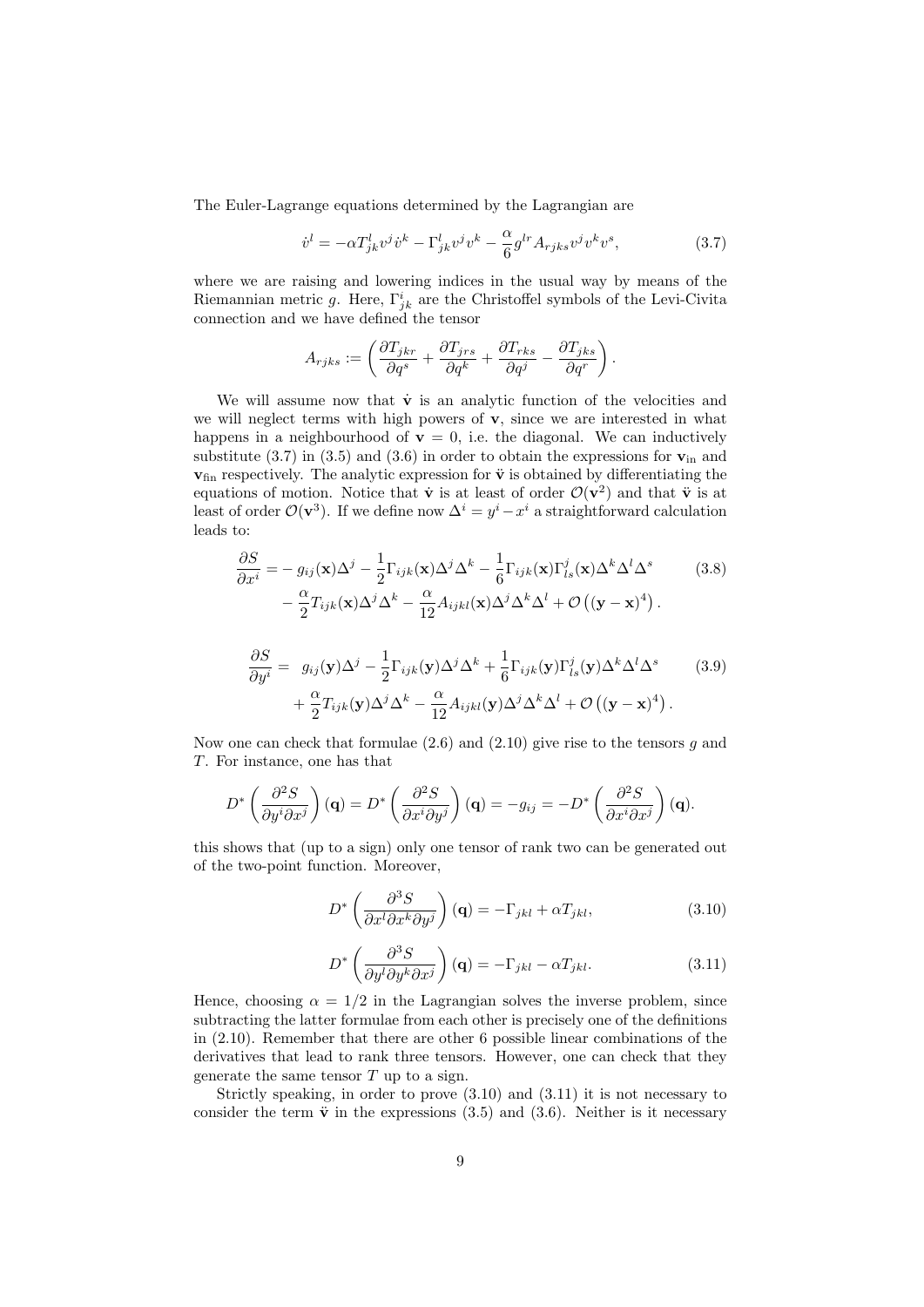to consider the expressions (3.8) and (3.9) up to order  $\mathcal{O}((y - x)^3)$ . The contributions of these terms to the third order derivatives of the principal function vanish identically after taking the pull-back to the diagonal. In fact, these terms were not taken into account in [10] but have been considered here since we are willing to study what happens in order to generate higher order tensors. In particular, we are interested in the possibility of generating fourth order tensor fields.

## 4 Higher rank tensors in the general case

In this section we will consider the problem of defining tensors of order four out of a two-point function, or more concretely, out of a potential function, cf. Eq. (2.2). Our first objective will be to find linear combinations of derivatives of the two-point function giving raise to rank four tensors. We will use the following abbreviated notation

$$
LRLR := D^* \left( \mathcal{L}_{X_L} \mathcal{L}_{Y_R} \mathcal{L}_{Z_L} \mathcal{L}_{W_R} S \right).
$$

And similarly for other combinations of Left- and Right-lifts. This is convenient because the only differences between the terms will be the particular combination of Left- and Right-lifts that appear. There are only two possible rank four tensors, namely

$$
Q_1(X, Y, Z, W) = (LRRL - RLLR) + (LRRR - RLLL)
$$
  
+ 
$$
+ (LRLL - RLRR) + (LRLR - RLRL),
$$
 (4.1)

$$
Q_2(X, Y, Z, W) = (LLLL - RRRR) + (LLLR - RRRL)
$$

$$
+ (LLRL - RRLR) + (LLRR - RRLL).
$$
 (4.2)

We can now compute the derivatives of the principal function and see what is the rank four tensor that one gets. In principle, one could also enlarge the Lagrangian to accommodate a term of order  $\mathcal{O}(\mathbf{v}^4)$ . Before computing the tensors  $Q_1$  and  $Q_2$  we will consider the Lagrangian given by

$$
\mathfrak{L}(\mathbf{q}, \mathbf{v}) = \frac{1}{2} g_{ij} v^i v^j + \frac{\alpha}{6} T_{ijk} v^i v^j v^k + \frac{1}{24} C_{ijkl} v^i v^j v^k v^l,
$$
(4.3)

where now  $C$  is some fourth order tensor. Using the same analysis of the previous section one can show that the first order derivatives of the principal function become now:

$$
\frac{\partial S}{\partial x^{i}} = -g_{ij}(\mathbf{x})\Delta^{j} - \frac{1}{2}\Gamma_{ijk}(\mathbf{x})\Delta^{j}\Delta^{k} - \frac{1}{6}\Gamma_{ijk}(\mathbf{x})\Gamma_{ls}^{j}(\mathbf{x})\Delta^{k}\Delta^{l}\Delta^{s} \n- \frac{\alpha}{2}T_{ijk}(\mathbf{x})\Delta^{j}\Delta^{k} - \frac{\alpha}{12}A_{ijkl}(\mathbf{x})\Delta^{j}\Delta^{k}\Delta^{l} \n- \frac{1}{24}C_{ijkl}(\mathbf{x})\Delta^{j}\Delta^{k}\Delta^{l} + \mathcal{O}((\mathbf{y} - \mathbf{x})^{4}).
$$
\n(4.4)

$$
\frac{\partial S}{\partial y^{i}} = g_{ij}(\mathbf{y})\Delta^{j} - \frac{1}{2}\Gamma_{ijk}(\mathbf{y})\Delta^{j}\Delta^{k} + \frac{1}{6}\Gamma_{ijk}(\mathbf{y})\Gamma^{j}_{ls}(\mathbf{y})\Delta^{k}\Delta^{l}\Delta^{s} + \frac{\alpha}{2}T_{ijk}(\mathbf{y})\Delta^{j}\Delta^{k} - \frac{\alpha}{12}A_{ijkl}(\mathbf{y})\Delta^{j}\Delta^{k}\Delta^{l} + \frac{1}{24}C_{ijkl}(\mathbf{y})\Delta^{j}\Delta^{k}\Delta^{l} + \mathcal{O}((\mathbf{y}-\mathbf{x})^{4}).
$$
\n(4.5)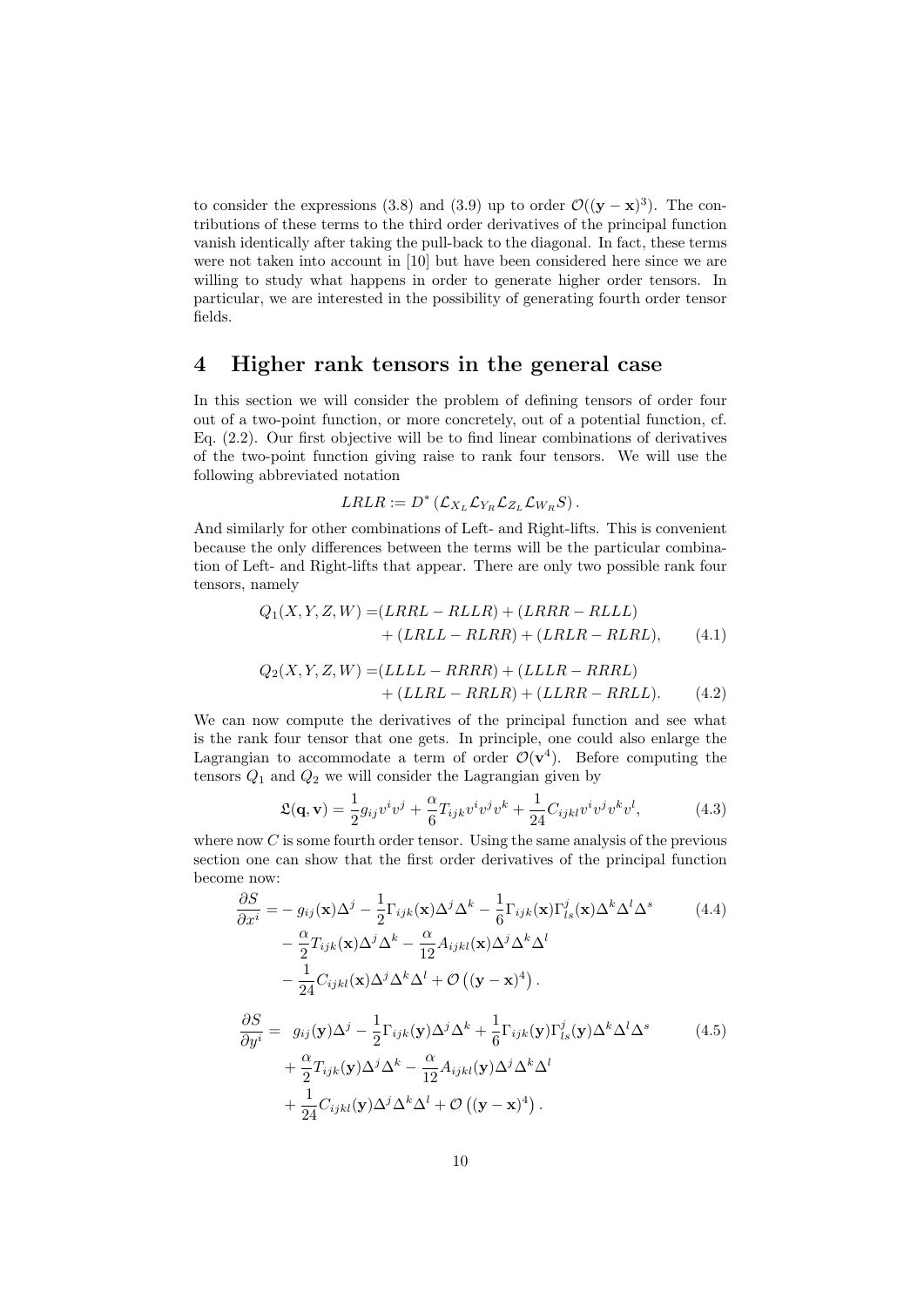Now one can compute the result of tensors  $Q_1$  and  $Q_2$  and it turns out that both of them vanish identically. This means that this particular potential function does not generate rank four tensors.

In what follows we will show that if the potential function is analytic on a neighbourhood of the diagonal, it cannot generate order four tensors. First notice that condition (2.2) amounts to say that the diagonal of  $\mathcal{M} \times \mathcal{M}$  is a set of critical points for a potential function  $S$ , and there it attains the value  $S(q, q)$  for  $q \in M$ . A Taylor series expansion around a point  $q_0$  of the diagonal has necessarily the form

$$
S(\mathbf{x}, \mathbf{y}) = S(\mathbf{q_0}, \mathbf{q_0}) + h_{ij}(\mathbf{q_0})(y^i - x^i)(y^j - x^j) ++ t_{ijk}(\mathbf{q_0})_{ijk}(y^i - x^i)(y^j - x^j)(y^k - x^k) ++ c_{ijkl}(\mathbf{q_0})(y^i - x^i)(y^j - x^j)(y^k - x^k)(y^l - x^l) + \mathcal{O}((\mathbf{y} - \mathbf{x})^5),
$$
\n(4.6)

where  $\{x^1, x^2, \ldots, x^n, y^1, y^2, \ldots, y^n\}$  are now coordinates relative to the point  $(q_0, q_0)$  on  $M \times M$  and where  $h_{ij}$  depends on the second derivatives of S,  $t_{ijk}$ depends on the third derivatives of  $S$  and so on. This is so because all the derivatives along the direction tangent to the diagonal vanish.

If one computes the tensors  $Q_1$  and  $Q_2$  in this particular case one gets that they vanish identically. This means that a potential function, assuming it is analytic, is not capable of generating non-trivial covariant tensor fields of order four.

## 5 Conclusions

We have studied the inverse problem for potential functions and found a solution in terms of Hamilton's principal function and a suitable chosen Lagrangian built from the metric and the skewness tensor. The solution will exist provided that the equations of motion of the associate Hamilton-Jacobi problem are completely integrable. We have also studied if one is able to recover higher order rank tensors (order four) from a potential function satisfying (2.2). It turns out that the answer is negative assuming that the potential fucntion is analytic on a neighbourhood of the diagonal.

Notice that potential functions, as they are described here, have the limitation that they cannot generate non-symmetric tensors. For instance, one cannot generate a symplectic structure using the procedure described. One way of achieving that could be by considering Grassmann variables.

Another interesting line to pursue would be that of finding a way of generating higher order tensors. From what we have seen, at least for order four, this will not be achievable by a two-point function. By that we mean that the tensor arises as linear combinations of the derivatives of the potential function. It is clear that once one has obtained the Christoffel symbols, for instance, one can compute out of them the Riemann tensor in the usual way. What we have shown is that the Riemann tensor cannot be directly obtained by computing fourth order derivatives of the potential function. It is very likely that one could do that by considering three-point functions. However, developing such a theory in depth would also require a Hamilton-Jacobi theory of order higher than two (associated to evolution equations including up to third order derivatives).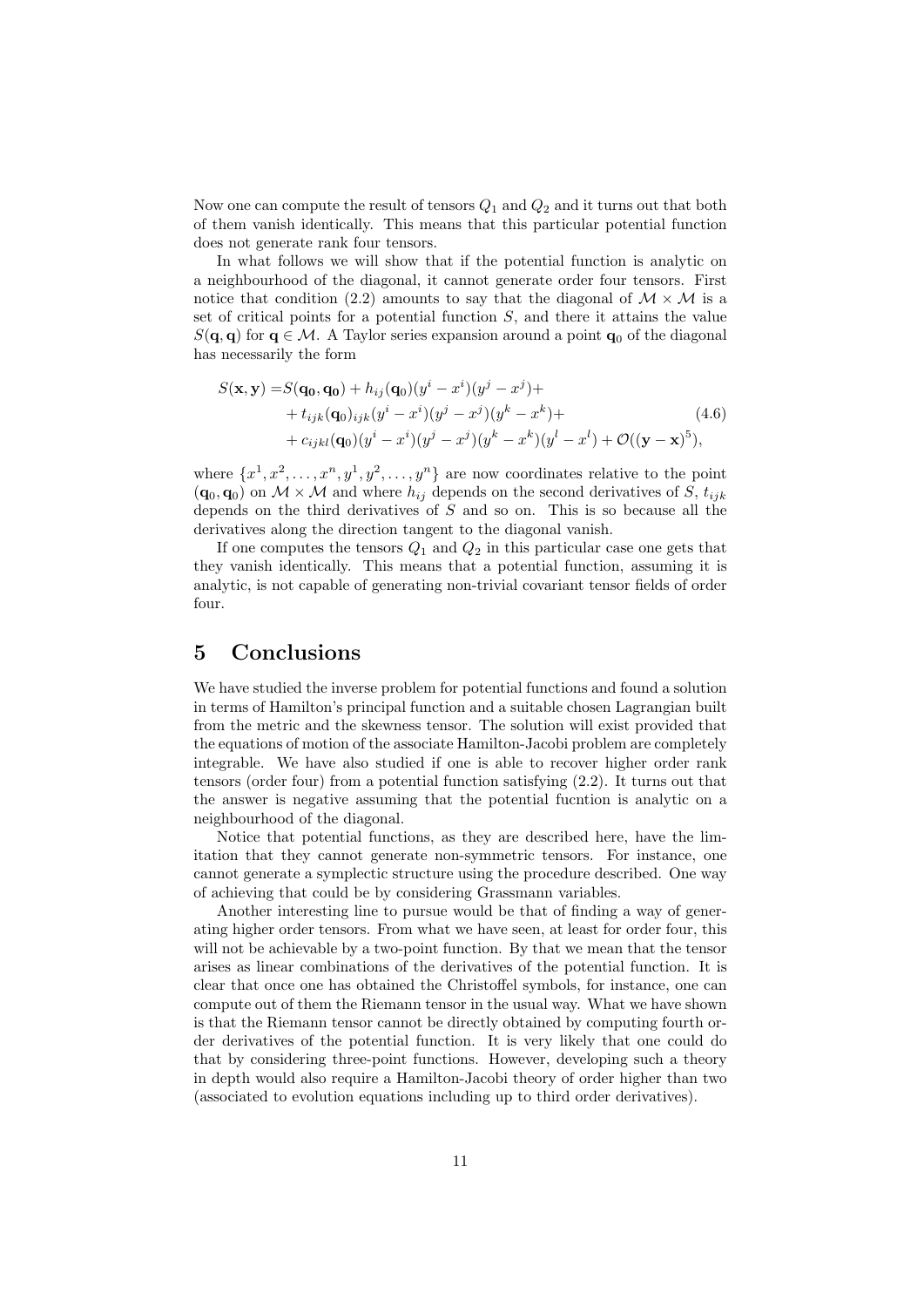## Acknowledgements

The authors want to thank the scientific committee of the "XXVI International Fall Workshop on Geometry and Physics" for giving them the opportunity to present this research. G.M. acknowledges financial support from the Spanish Ministry of Economy and Competitiveness, through the Severo Ochoa Programme for Centres of Excellence in RD (SEV-2015/0554), and would like to thank the support provided by the Santander/UC3M Excellence Chair Programme  $2016/2017$ . J.M.P.P. was supported by QUITEMAD+ S2013/ICE-2801, the Spanish MINECO grant MTM2017-84098-P and the "Juan de la Cierva - Incorporación" Proyect  $2018/00002/001$ .

## References

- [1] Differential geometry in statistical inference. S.I. Amari et. al. Institue of Mathematical Statistics, Hayward, California, 1987.
- [2] Methods of Information Geometry. S.I. Amari and H. Nagaoka. American Mathematical Society, Providence, Rhode Island, 2000.
- [3] A. Ashtekar and T.A. Schilling. Geometrical Formulation of Quantum Mechanics. In: Harvey A. (eds) On Einstein's Path. Springer, New York, NY, 1999.
- [4] N. Ay and S. I. Amari. A novel approach to canonical divergences within information geometry. Entropy, 17 (12), 8111–8129, (2015).
- [5] V. Cantoni. Generalized "Transition Probability". Communications in Mathematical Physics, 44, 125–128, (1975).
- [6] V. Cantoni. The Riemannian Structure on the States of Quantum-like Systems. Communications in Mathematical Physics, 56, 189-193, (1977).
- [7] F.M. Ciaglia, F. Di Cosmo, G. Marmo. Hamilton-Jacobi Theory and Information Geometry. In: Nielsen F., Barbaresco F. (eds) Geometric Science of Information. GSI 2017. Lecture Notes in Computer Science, 10589. Springer, Cham
- [8] Statistical Decision Rules and Optimal Inference. N.N. Cencov. American Mathematical Society, Providence, Rhode Island, 1982.
- [9] F.M. Ciaglia et. al. Dynamical Vector Fields on the Manifold of Quantum States. Open Syst. Inf. Dyn. 24, 1740003, (2017).
- [10] F.M. Ciaglia et. al. Hamilton-Jacobi approach to potential functions in information geometry. Journal of Mathematical Physics 58, 063506, (2017).
- [11] F.M. Ciaglia et. al. A pedagogical intrinsic approach to Relative Entropies as Potential Functions of Quantum metrics: The q-z family. ArXiv:1711.09769.
- [12] I. Csiszár. Information type measures of difference of probability distributions and direct observations. Studia Scientiarum Mathematicarum Hungarica 2, 299–318, (1967).
- [13] . On topological properties of f-divergence. Studia Scientiarum Mathematicarum Hungarica 2, 329–339, (1967).
- [14] J.J. Duistermaat. On Hessian Riemannian Structures. Asian J. Math. 5 (1), 79-92, (2001).
- [15] E. Ercolessi, G. Marmo and G. Morandi. From the equations of motion to the canonical commutation relations. La rivista del Nuovo Cimento della Societ'a Italiana di Fisica,  $33(8-9)$ ,  $(2010)$ .
- [16] E. Ercolessi and M. Schiavina. Symmetric logarithmic derivative for general n-level systems and the quantum Fisher information tensor for three-level systems. Phys. Lett. A 377, 1996–2002, (2013).
- [17] P. Facchi et. al. Classical and quantum Fisher information in the geometrical formulation of quantum mechanics. Phys. Lett. A, 374 (48), 4801–4803, (2010).